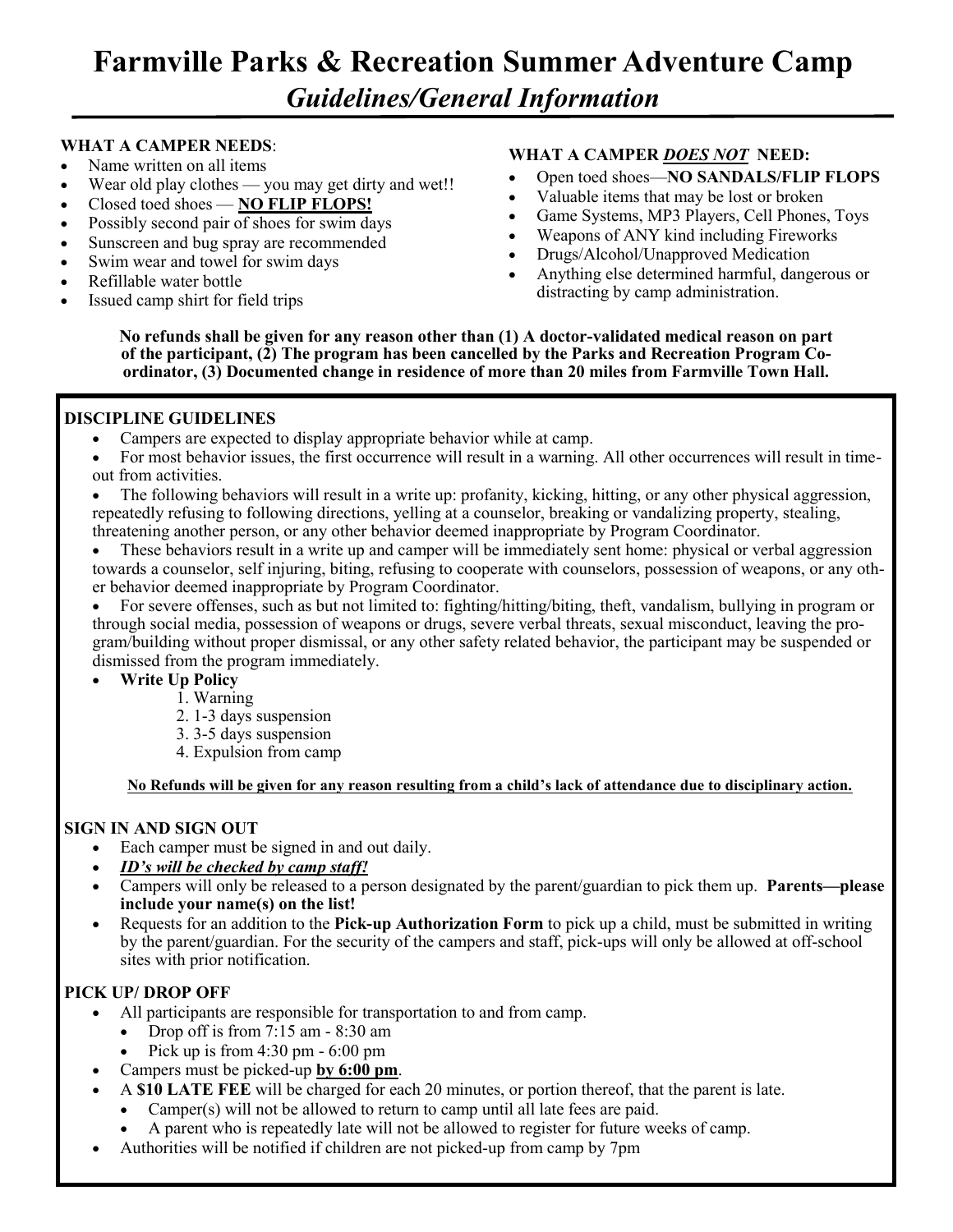#### **SICK CHILD**

- Please do not send your child to camp with a fever or an illness.
- If your child exhibits symptoms of illness or fever, you will be called to pick up your child.
- We ask that you make every effort to pick up your child as quickly as possible.

#### **MOVIES**

• During camp we will be watching G and PG rated movies.

#### **CAMP SHIRT**

This shirt shall be worn for **all** field trips. Additional shirts may be purchased for \$10. Farmville Parks & Recreation is not responsible for lost, stolen, or damaged shirts.

#### **MEDICAL AUTHORIZATION**

- If your child needs to be given medication (prescription or over-the-counter) while at camp, you must have a completed **Medical Authorization** form on file.
- *\*No medication will be given without this form on file.*
- All medications must be in the original, properly labeled container when sent to camp.

#### **INSURANCE**

• Farmville Parks and Recreation does not provide any accident or hospitalization insurance for camp participants. We recommend that you review your own family policies for coverage information.

#### **INCLUSIVE RECREATION**

If your child requires accommodations for participation, please notify us at least two-weeks prior to the week they will attend. If you have a child with special needs, we encourage accompaniment of a paraprofessional upon vetting to attend at no charge.

#### **EMERGENCY SITUATIONS**

- If you have an emergency and need to contact your child during camp hours, please call the **Farmville Parks and Recreation Office @ 252-753-6722 or AJ Evans @ 252-378-2526 or Diane White 252-717-1095.**
- Phones will be answered from  $7:00 \text{ am} 7:00 \text{ pm}$  during camp.
- The Camp Director or Program Coordinator will be paged to return your call.

#### **PARTICIPATION**

- Day camp programs are designed with youth in mind.
- We encourage all children to participate in, or at least try, all activities.

#### **Lunches, Snacks, & Concessions**

- Lunches will be provided through Pitt County Schools.
- Lunches may also be brought from home but there is no access to refrigeration or microwave.
- We will provide campers with one (1) snack break throughout the day. Campers are welcome to bring additional snacks.

#### **MONEY**

May be brought for gift shops, concessions, arcade games, etc. on <u>field trip day only.</u>

#### **TRIPS**

- Fees for most field trips are included in tuition, however some might require an additional fee.
- We will let you know about these fees the week prior to the event if applicable.
- Please have your camper wear the appropriate camp-issued shirt on field trip days.

#### **CAMP AGE REQUIREMENTS**

• Our camp is for children from 6-12 years old.

#### **PAYMENTS**

• Payments for camp must be made before enrollment is complete. No 'credits' will be forwarded for missed days.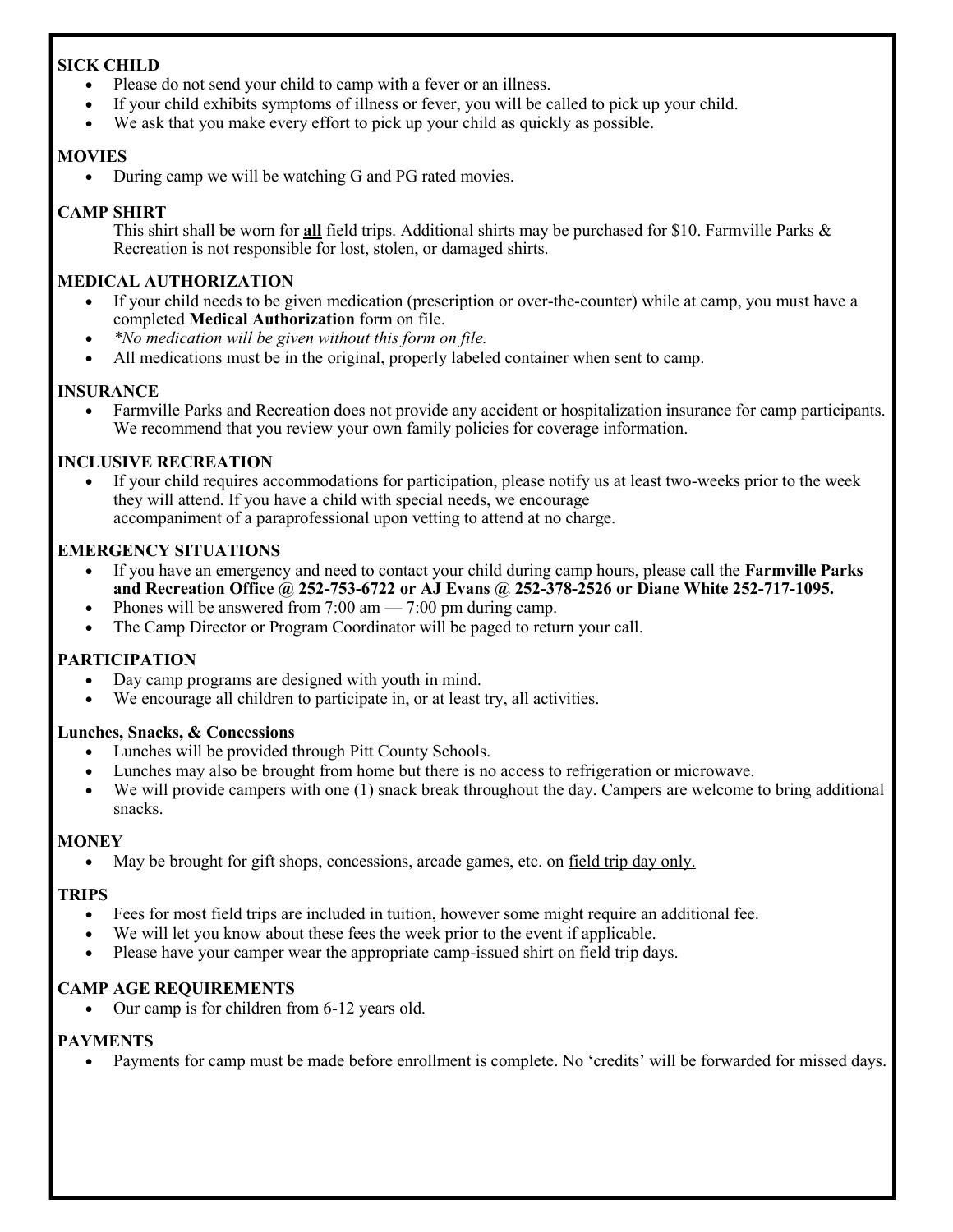#### **Bathroom Policy**

Despite the type of facility, male staff should monitor male restrooms and female staff should monitor female restrooms.

- Camp staff will monitor and supervise restroom, using sight and sound, during all scheduled restroom breaks.
- If participants should have to use the restroom at any other time a staff member may escort them to the restroom or a buddy system will be used.
- A buddy system shall include at least three participants or 2 participants and 1 staff member. Staff will remain at restroom doorway and use the sight and sound method to monitor the restrooms.
- A staff member may enter the restroom to monitor behavior if needed.

#### Field Trip Restroom Procedures

- During field trips, camp staff members are required to monitor the restroom if possible.
- If 2 staff members are available for restrooms, they first enter the restroom with the children and place themselves at the entrance of the restroom to monitor.
- In places that have multiple stalls and are open to the public, staff members must be inside the restroom to monitor at all times.
- If a restroom has just one stall or toilet, staff members should remain outside of restroom.
- Male staff should monitor male restrooms and females should do the same for female restrooms.

### **Illness/Injury Policy**

Any participant should remain home from all programs if they have had any of the following in the past twenty-four (24) hours:

- Fever (99.5 degrees or higher without fever reducing medication), diarrhea, vomiting, sore throat, undiagnosed rash, chicken pox, pink eye, ring worm, head lice, or any other potentially contagious condition.
- Physical injury that does not allow the participant to safely participate in program activities.
- If a participant demonstrates any of the above while at the program, the parent/guardian will have one hour to pick up the participant from the program location.
- If the participant becomes sick while at the program, he/she will be separated from the other participants while the parent/guardian is called to come and pick them up. After 24 hours, if the participant is symptom free or written documentation has been received from a doctor stating the participant is not contagious or can safely participate, they may return to the program.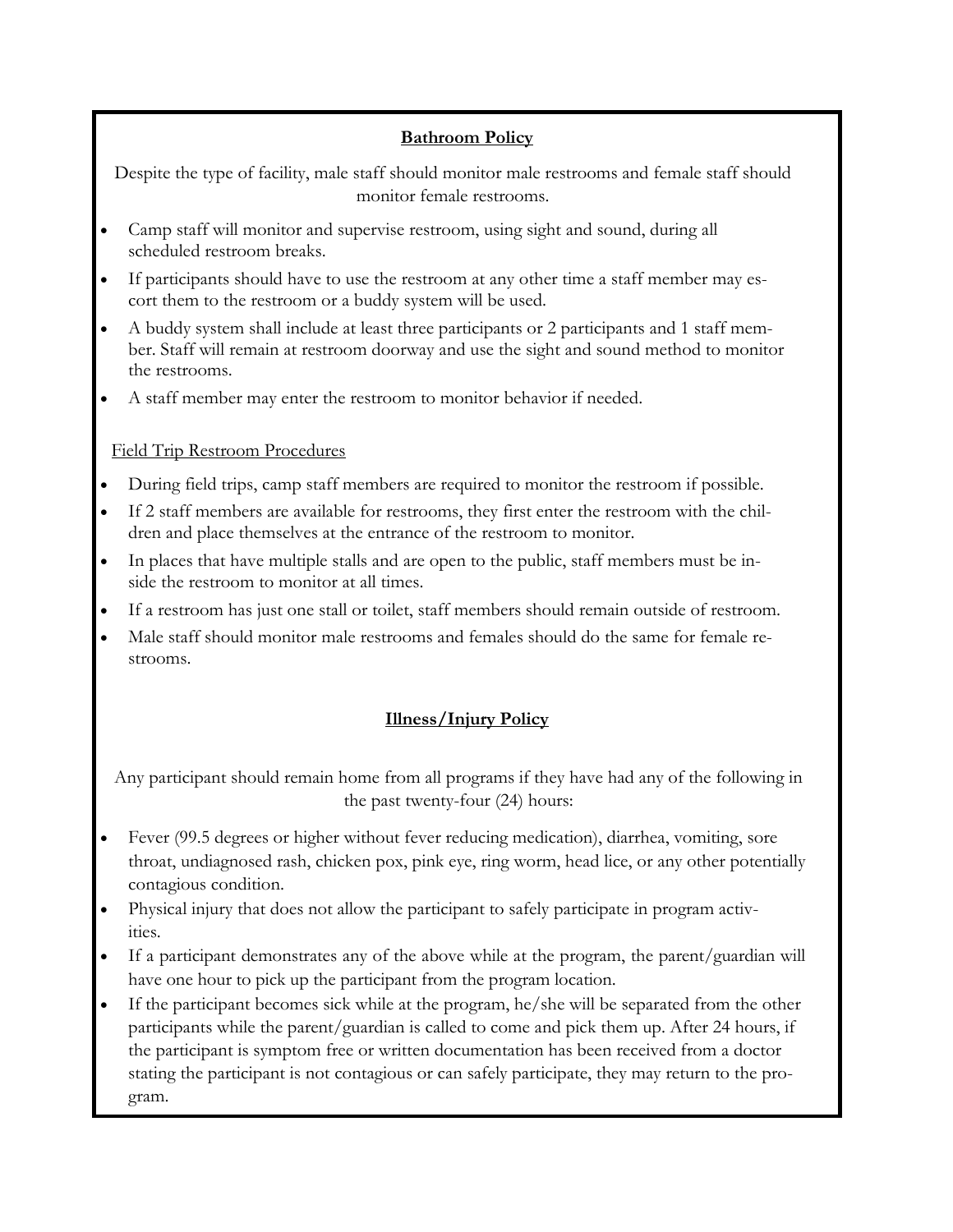# **Farmville Summer Adventure Camp Enrollment Form**

*\* PLEASE PRINT CLEARLY \**

| <b>Circle Week(s) Attending</b><br>Week 1<br>Week 3<br>Week 4<br>Week 2                                                                                                                                                                                                                                                                                                                                                                   |                               |                                  |  |  |
|-------------------------------------------------------------------------------------------------------------------------------------------------------------------------------------------------------------------------------------------------------------------------------------------------------------------------------------------------------------------------------------------------------------------------------------------|-------------------------------|----------------------------------|--|--|
|                                                                                                                                                                                                                                                                                                                                                                                                                                           |                               |                                  |  |  |
| Week 5                                                                                                                                                                                                                                                                                                                                                                                                                                    | Week 6                        | Week 7                           |  |  |
|                                                                                                                                                                                                                                                                                                                                                                                                                                           |                               |                                  |  |  |
|                                                                                                                                                                                                                                                                                                                                                                                                                                           |                               |                                  |  |  |
|                                                                                                                                                                                                                                                                                                                                                                                                                                           | PARTICIPANT INFORMATION       |                                  |  |  |
| Camper #1 Name:<br>Age:                                                                                                                                                                                                                                                                                                                                                                                                                   | <b>Birth Date:</b>            | Shirt size:<br>YS YM YL AS AM AL |  |  |
| Camper #2 Name:<br>Age:                                                                                                                                                                                                                                                                                                                                                                                                                   | Birth Date:                   | Shirt Size:<br>YS YM YL AS AM AL |  |  |
| Camper #3 Name:<br>Age:                                                                                                                                                                                                                                                                                                                                                                                                                   | <b>Birth Date:</b>            | Shirt Size:<br>YS YM YL AS AM AL |  |  |
|                                                                                                                                                                                                                                                                                                                                                                                                                                           | PARENT/GUARDIAN INFORMATION   |                                  |  |  |
| <b>Residential Address:</b>                                                                                                                                                                                                                                                                                                                                                                                                               |                               | City/Zip:                        |  |  |
| <b>Mother's Name:</b>                                                                                                                                                                                                                                                                                                                                                                                                                     | Home Phone:                   | Cell Phone:                      |  |  |
| Employer:                                                                                                                                                                                                                                                                                                                                                                                                                                 | Work Phone:<br>Extension:     | Email:                           |  |  |
| <b>Father's Name:</b>                                                                                                                                                                                                                                                                                                                                                                                                                     | Home Phone:                   | Cell Phone:                      |  |  |
| Employer:                                                                                                                                                                                                                                                                                                                                                                                                                                 | Work Phone:<br>Extension:     | Email:                           |  |  |
|                                                                                                                                                                                                                                                                                                                                                                                                                                           | <b>EMERGENCY INFORMATION:</b> |                                  |  |  |
| In case of an emergency, which hospital do you prefer?                                                                                                                                                                                                                                                                                                                                                                                    |                               |                                  |  |  |
| Doctor:                                                                                                                                                                                                                                                                                                                                                                                                                                   | Phone:                        |                                  |  |  |
| Allergies/Reaction (include food, drug, other allergies) :<br>Specify which child:                                                                                                                                                                                                                                                                                                                                                        |                               |                                  |  |  |
| This participant is free of infectious disease.<br>Yes<br>No<br>This participant is up to date on all immunizations.<br>$No$ <sub>------</sub><br>Yes<br>This participant is able to participate in recreation activities<br>No<br>Yes<br>Participation limitations and/or restrictions<br>Will the participant take medication during the summer?<br>No no<br>Yes<br>If Yes, a Medication Authorization Form must be completed! (Page 8) |                               |                                  |  |  |
| <b>SPECIAL ACCOMMODATIONS</b>                                                                                                                                                                                                                                                                                                                                                                                                             |                               |                                  |  |  |
| If necessary, please describe any accommodations (medical, physical, or behavioral needs) and/or other information that<br>will assist camp staff in helping your child get the most out of our camp. (SPECIFY CHILD'S NAME)                                                                                                                                                                                                              |                               |                                  |  |  |
| <b>FOR OFFICE USE ONLY:</b>                                                                                                                                                                                                                                                                                                                                                                                                               |                               |                                  |  |  |
| First week/day: ______________<br>Staff initials:                                                                                                                                                                                                                                                                                                                                                                                         |                               |                                  |  |  |
|                                                                                                                                                                                                                                                                                                                                                                                                                                           |                               |                                  |  |  |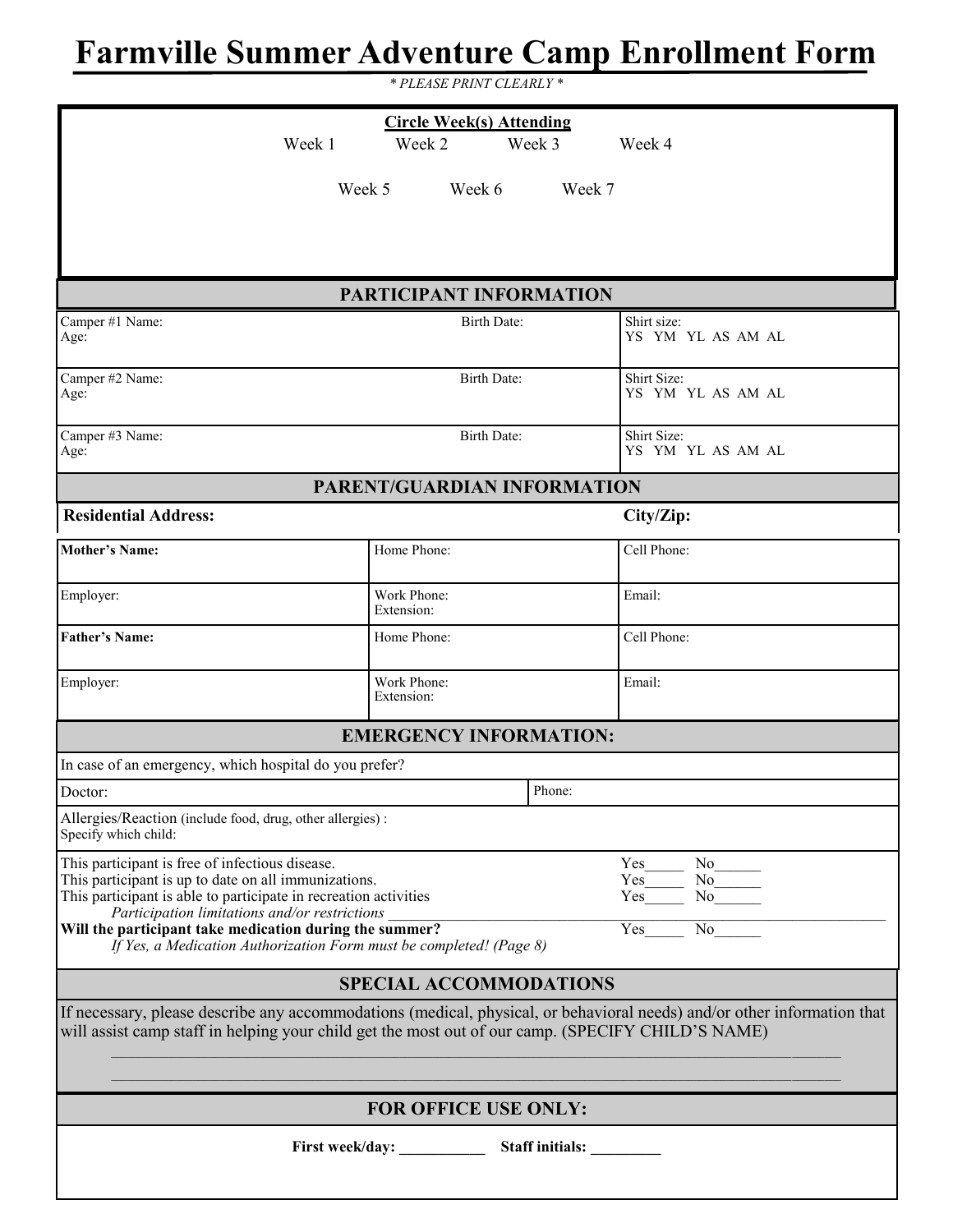## **Farmville Summer Adventure Camp Releases & Policies**

| Initial | <b>SWIMMING</b>                                                                                                                                                                                                                                                                                                                                                              |  |  |  |  |
|---------|------------------------------------------------------------------------------------------------------------------------------------------------------------------------------------------------------------------------------------------------------------------------------------------------------------------------------------------------------------------------------|--|--|--|--|
|         | Swimming involves transportation/and or walking to and from public/private pools. All Campers must<br>have written permission before being allowed to swim in the deep end. A swim test may be conducted.                                                                                                                                                                    |  |  |  |  |
| Initial | <b>FIELD TRIPS</b>                                                                                                                                                                                                                                                                                                                                                           |  |  |  |  |
|         | Day Camp activities involve transportation to and from destinations. Some field trips may require a<br>separate nominal fee. By signing below, I grant permission for my child(ren) to be transported to field<br>trips during the day camp programs. My signature also acknowledges that I may be required to provide<br>additional fees for specific field trips.          |  |  |  |  |
| Initial | <b>EMERGENCY CLAUSE</b>                                                                                                                                                                                                                                                                                                                                                      |  |  |  |  |
|         | In the event I cannot be reached in an emergency, I hereby give my permission to employees of this<br>Summer Camp to secure proper medical care for my child as deemed necessary. This permission<br>extends from minor first-aid treatment to (under a doctor's orders) hospitalization, injections,<br>anesthesia, surgery, and other medical procedures deemed necessary. |  |  |  |  |
|         | Initial RELEASE CLAUSE                                                                                                                                                                                                                                                                                                                                                       |  |  |  |  |
|         | The undersigned hereby releases and holds harmless this Summer Camp and any officers, employees or<br>agents thereof, including without limitation the Farmville Parks and Recreation, Town of Farmville,<br>from any and all claims liabilities, or demands whatsoever arising out of the enrollment or participation<br>in any program by the participant herein.          |  |  |  |  |
| Initial | <b>LATE DROP OFF POLICY</b>                                                                                                                                                                                                                                                                                                                                                  |  |  |  |  |
|         | All campers must be dropped off not later than 8:30am. This is especially important on field trip day.<br>The bus WILL NOT wait for any camper not dropped off by the specified time, no exceptions                                                                                                                                                                          |  |  |  |  |
| Initial | <b>LATE PICK-UP POLICY</b>                                                                                                                                                                                                                                                                                                                                                   |  |  |  |  |
|         | All Campers must be picked up from camp no later than 6:00 pm. Any parent arriving late will be<br>charged \$10.00 for each 20 minutes he or she is late. Campers will not be allowed to return to Camp<br>until this fee is paid. If a parent is late more than three times, the child will not be allowed to return to                                                     |  |  |  |  |
| Initial | <b>BEHAVIOR POLICY</b>                                                                                                                                                                                                                                                                                                                                                       |  |  |  |  |
|         | For most behavior issues, the first occurrence will result in a warning. All other occurrences will result<br>in a time out of activities. Write ups result in: (1) Warning; (2) $1-3$ days suspension; (3) $3-5$ days<br>suspension; and (4) Expulsion from camp. I have read and agree to the more detailed list on the camp<br>guidelines page.                           |  |  |  |  |

I agree to all the releases and policies stated above:

Signature of Responsible Party\_\_\_\_\_\_\_\_\_\_\_\_\_\_\_\_\_\_\_\_\_\_\_\_\_\_\_\_\_\_\_\_\_\_\_\_\_\_\_\_\_\_\_\_\_\_\_\_\_\_\_\_\_ Date: \_\_\_\_\_\_\_\_\_\_\_\_\_\_\_\_\_\_\_\_\_\_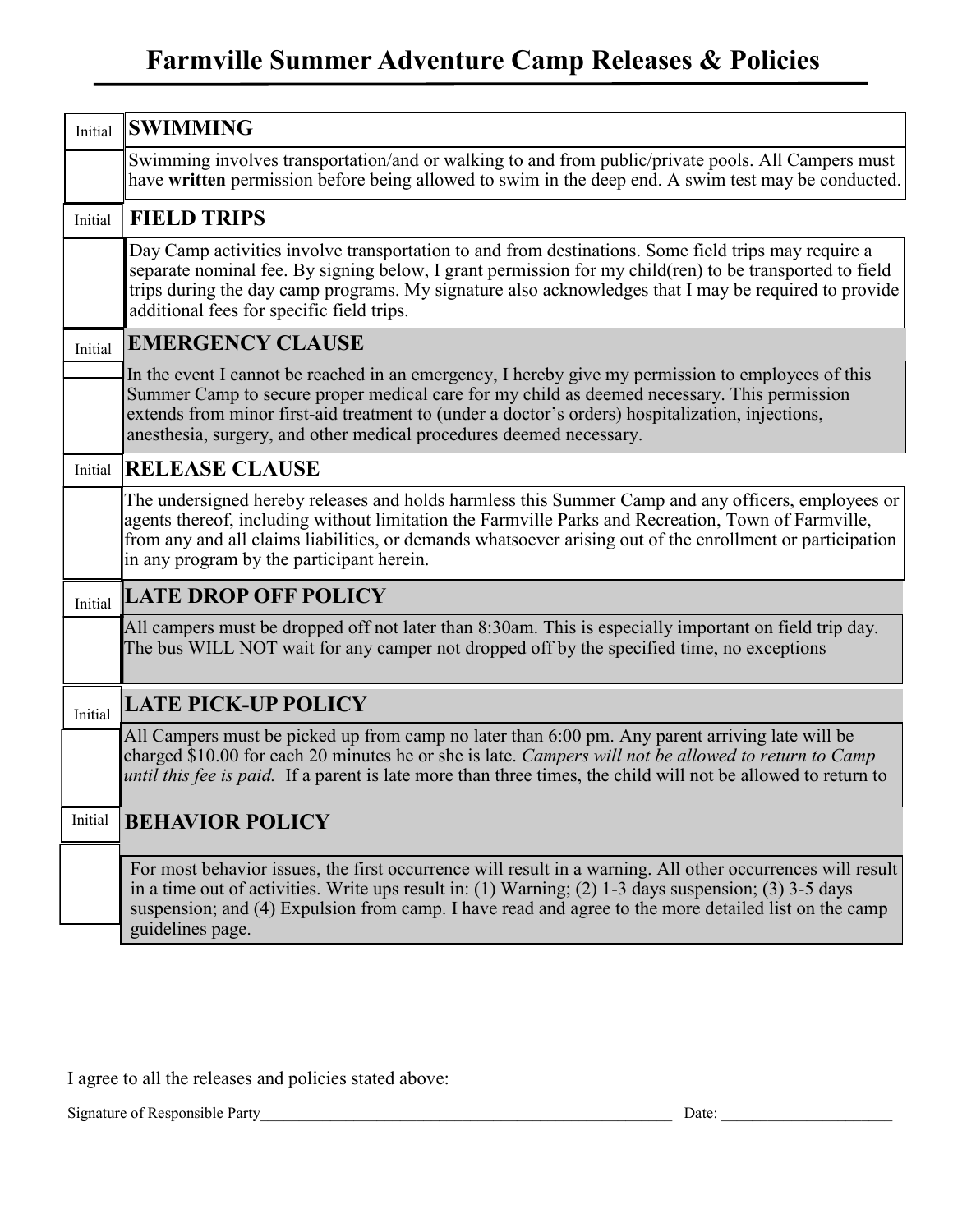## **Farmville Summer Adventure Camp PARTICIPANT INFORMATION**

|                                                                                                                                                                                                                        |                                                                                                                | <b>MEDICATIONS</b>                  | <b>MEDICATION NAME:</b>                                  |  |  |
|------------------------------------------------------------------------------------------------------------------------------------------------------------------------------------------------------------------------|----------------------------------------------------------------------------------------------------------------|-------------------------------------|----------------------------------------------------------|--|--|
| <b>CAMPER #1 NAME:</b>                                                                                                                                                                                                 |                                                                                                                | YES NO                              |                                                          |  |  |
|                                                                                                                                                                                                                        |                                                                                                                |                                     |                                                          |  |  |
| <b>CAN YOUR CHILD BE PHOTO-</b><br><b>GRAPHED:</b><br>YES NO                                                                                                                                                           | Only in shallow area<br>Y/N                                                                                    | Deep End Y/N                        | Diving boards and<br>Slides Y/N<br>(Height Restrictions) |  |  |
| <b>CAMPER #2 NAME:</b>                                                                                                                                                                                                 |                                                                                                                |                                     | <b>MEDICATION NAME:</b>                                  |  |  |
|                                                                                                                                                                                                                        |                                                                                                                | <b>MEDICATIONS</b>                  |                                                          |  |  |
|                                                                                                                                                                                                                        |                                                                                                                | <u>YES NO</u>                       |                                                          |  |  |
| <b>CAN YOUR CHILD BE PHOTO-</b><br><b>GRAPHED:</b>                                                                                                                                                                     | Only in shallow area<br>Y/N                                                                                    | Deep End Y/N                        | Diving boards and<br>Slides Y/N<br>(Height Restrictions) |  |  |
| <u>YES</u> NO                                                                                                                                                                                                          |                                                                                                                |                                     |                                                          |  |  |
| <b>CAMPER #3 NAME:</b>                                                                                                                                                                                                 |                                                                                                                | <b>MEDICATIONS</b><br><u>YES NO</u> | <b>MEDICATION NAME:</b>                                  |  |  |
| <b>CAN YOUR CHILD BE PHOTO-</b><br><b>GRAPHED:</b>                                                                                                                                                                     | Only in shallow area                                                                                           | Deep End $Y / N$                    | Diving boards and<br>Slides Y/N                          |  |  |
| <b>YES</b><br>$\overline{M}$                                                                                                                                                                                           | Y/N                                                                                                            |                                     | (Height Restrictions)                                    |  |  |
| <b>Pick-Up Authorization</b><br>Parents & Guardians: Please include yourselves on this form!                                                                                                                           |                                                                                                                |                                     |                                                          |  |  |
|                                                                                                                                                                                                                        |                                                                                                                |                                     |                                                          |  |  |
| <b>Emergency Contact #1</b><br>$*$ Person to be reached if parent/guardian is not available in the event of an emergency.                                                                                              |                                                                                                                |                                     |                                                          |  |  |
|                                                                                                                                                                                                                        |                                                                                                                |                                     |                                                          |  |  |
| <b>Emergency Contact #2</b>                                                                                                                                                                                            |                                                                                                                |                                     |                                                          |  |  |
| *Person to be reached if parent/guardian is not available in the event of an emergency.                                                                                                                                |                                                                                                                |                                     |                                                          |  |  |
|                                                                                                                                                                                                                        |                                                                                                                |                                     |                                                          |  |  |
|                                                                                                                                                                                                                        |                                                                                                                |                                     |                                                          |  |  |
|                                                                                                                                                                                                                        |                                                                                                                |                                     |                                                          |  |  |
|                                                                                                                                                                                                                        |                                                                                                                |                                     |                                                          |  |  |
|                                                                                                                                                                                                                        | Home Phone _____________________Cell or Work Phone ______________________________Relationship_________________ |                                     |                                                          |  |  |
| *Name of person(s) NOT allowed to pick up my child:<br><b>or person(s) NOT allowed to pick up my child:</b><br>$*Appropriate$ custody paperwork must be attached if a <b>parent</b> is not allowed to pick up a child. |                                                                                                                |                                     |                                                          |  |  |
|                                                                                                                                                                                                                        |                                                                                                                |                                     |                                                          |  |  |
| Office use only:                                                                                                                                                                                                       |                                                                                                                |                                     |                                                          |  |  |
|                                                                                                                                                                                                                        |                                                                                                                |                                     |                                                          |  |  |
|                                                                                                                                                                                                                        |                                                                                                                |                                     |                                                          |  |  |
|                                                                                                                                                                                                                        |                                                                                                                |                                     |                                                          |  |  |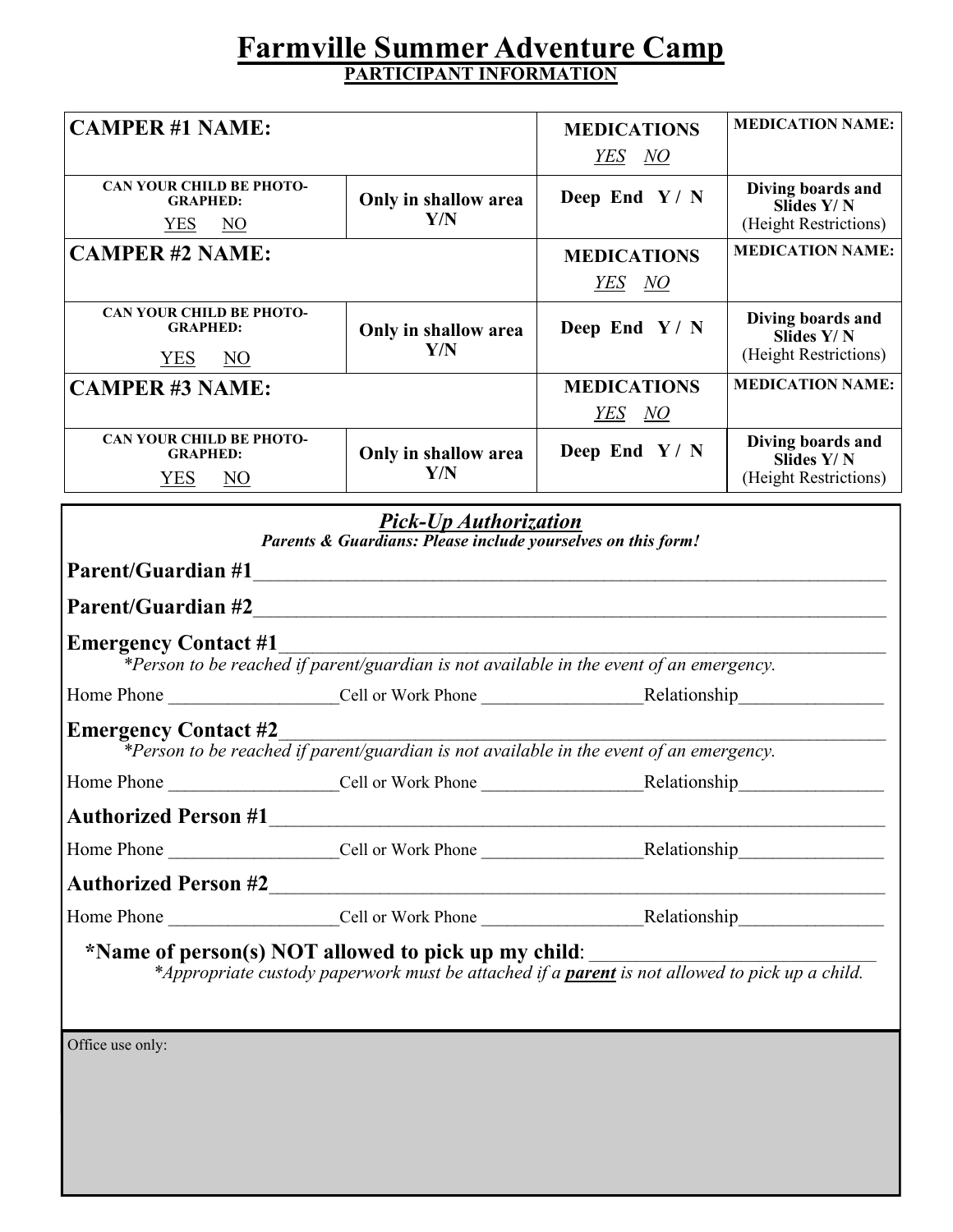#### **Sunscreen/Insect Repellant**

If needed, parents should apply sunscreen and insect repellant before the participant comes to camp. Parents are also encouraged to pack extra sunscreen and insect repellant that your camper may need throughout the day. There will be plenty of breaks to apply these items. Campers should not share these items, and they should be kept in their belongings. Spray sunscreen and repellant are good options for camp. Siblings and counselors can assist campers in applying these items only to exposed skin in areas that the camper cannot reach (back/shoulders/neck).

#### **Dress Code**

#### **(Participants & Staff)**

Participants should come to camp dressed in cool, comfortable clothing. Shorts and a short sleeve shirt. For swim days, campers should wear a suit with full coverage. For females, this means a one-piece bathing suit, and for males this means regular length board shorts. Participants with long hair may wish to bring a tie for their hair.

- No revealing clothes.
- No bikini or speedo bathing suits.
- No flip flops or sandals.
- No vulgar or profane advertisements on clothing.

#### **Sunscreen Application Waiver**

Camper Name:

I give permission for a staff member of Farmville Parks and Recreation Department to apply sunscreen to my child. I understand that I must supply the sunscreen with their name clearly written on the bottle.

Parent Signature: \_\_\_\_\_\_\_\_\_\_\_\_\_\_\_\_\_\_\_\_\_\_\_\_\_\_\_\_\_\_\_\_\_\_\_\_\_\_\_Date \_\_\_\_\_\_\_\_\_\_\_\_\_\_\_\_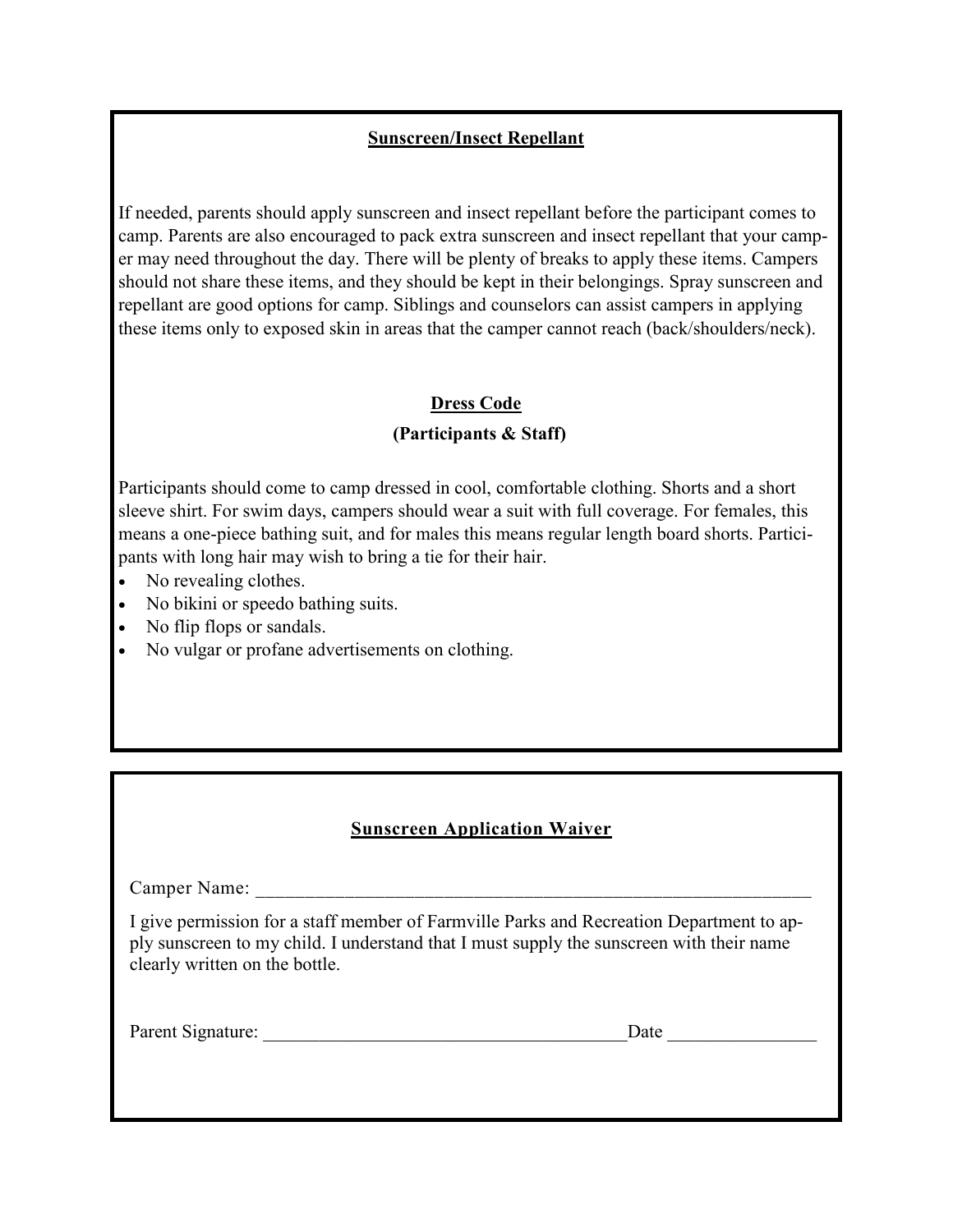### **2022 NON-INJECTABLE MEDICATION AUTHORIZATION**

*This information is confidential and for staff use only.*

Medication Forms *must be completed in full* and on file before your child can receive medication.

*All medication will be given by a trained Staff Member*

*Please list Ibuprofen, Tylenol, etc., if your child would ever require it!* 

|                        | Child Name: Date: Development Camp Attending: Date: Date: |  |  |
|------------------------|-----------------------------------------------------------|--|--|
|                        |                                                           |  |  |
|                        | Exact Dosage: Time: Time:                                 |  |  |
|                        | Date to begin: Date to end: Pharmacy: RX#:                |  |  |
|                        | Prescribing Physician: Physician(s) Phone: 2008. [2013]   |  |  |
|                        | <b>Name of Prescribed Medicine #2:</b> For treatment of:  |  |  |
|                        |                                                           |  |  |
|                        |                                                           |  |  |
|                        | Prescribing Physician: Physician(s) Phone: 2003. [2013]   |  |  |
|                        | Name of Prescribed Medicine #3: For treatment of:         |  |  |
|                        |                                                           |  |  |
|                        | Date to begin: Date to end: Pharmacy: RX#:                |  |  |
| Prescribing Physician: | Physician(s) Phone:                                       |  |  |

#### *Please do not send more than a one-week supply of medication at a time.*

*Please note:* If the prescription for the specified medication should change during the year, a *new form* will need to be completed with the new prescription information.

Medication *MUST* be sent in a properly labeled container (most pharmacies will give you duplicate bottles). If the prescription changes, please send a *new* properly labeled container.

Children with **Inhalers** will need a completed Medication Form on file. The child will not be allowed to personally carry the Inhalers, although it will be accessible to be used as required. This is for the safety of all children.

**Over-the-counter medications** must be sent in the original containers and require a completed Medication Form on file. Per policy these can only be given for three days. Beyond three days, a written order from an authorized prescriber will be required.

Signed Date

\*The above-signed recognizes that the Farmville Parks and Recreation staff member, who will be responsible for administering the above medication, is not a pharmacist, and accepts full responsibility for requesting that a staff member oversee such medication; and further acknowledges that neither such person, the Town of Farmville, shall have any responsibility or liability arising out of my child taking medication in accordance with the instructions on the label. The undersigned also authorizes a staff member of Farmville Parks and Recreation to administer the medications listed above.